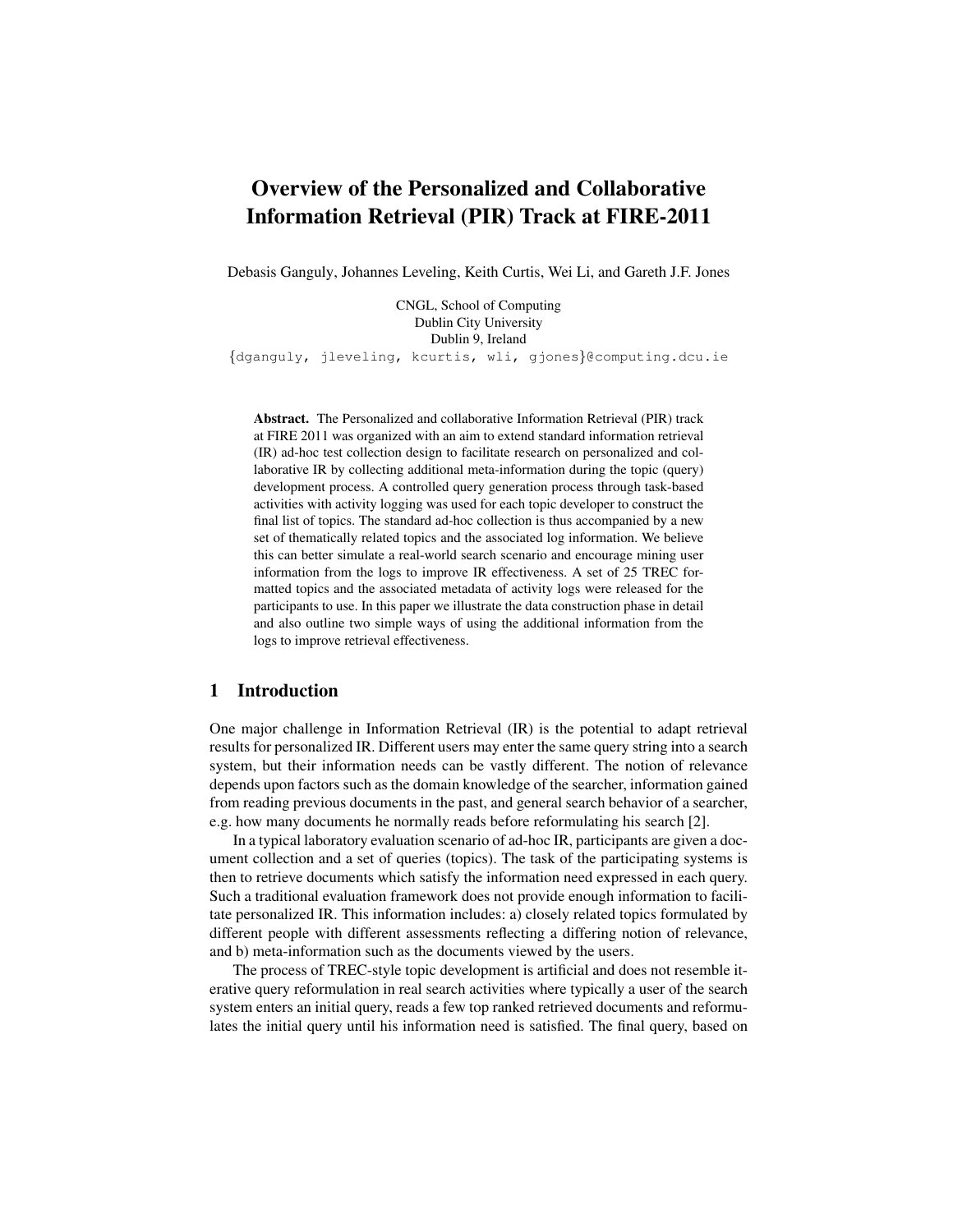the content read thus far, retrieves one or more relevant items which satisfy his information need up to this point. Our main hypothesis is that this iterative process of topic development is more similar to the real-world search than a search based on a single topic.

To our knowledge, little or no research has addressed gathering and providing metadata for the query development process under the framework of an ad-hoc retrieval dataset.<sup>1</sup> The existing work on user studies for personalized IR differ in the tasks given to the users (e.g. typically search with different unrelated queries) and the document collections used for the exploration (e.g. searching the web). Our work attempts to provide a common evaluation framework to test various personalized IR systems.

The rest of the paper is organized as follows: Section 2 surveys work on user modelling and personalized IR, Section 3 presents our approach to generating user logs in a controlled environment, Section 6 outlines the planned task to be undertaken within the FIRE 2011, and Section 7 concludes the paper with a brief summary and outlook.

## 2 Related Work

The research question we want to explore is whether IR systems can present more relevant documents to individual searchers (hence addressing personalization) by exploiting his browsing information and that of users with similar search interests.

Recent works on the study of user search patterns include that of Kellar et. al. [6]. They report that users spend most of their time, view most pages, and extensively use the browser functions for information gathering tasks, thus establishing the need for extensive user studies of information gathering tasks. Kelly and Belkin [7] report that there is no direct relationship between the display time of a document and its usefulness, and that display times differ significantly according to a specific task and according to individual users. White and Kelly [11] show that tailoring document display time thresholds for implicit relevance feedback based on task grouping is beneficial for personalization. Liu and Belkin [8] design a method for decomposing tasks into sets of (in)dependant subtasks and show that the task stage for an independent subtask is helpful in predicting document usefulness. This is attributed to the fact that users gain knowledge across stages regarding the usefulness of documents.

The related work on user studies motivated us to generate a log of the entire topic creation process to make information about the search process available to the retrieval systems, which can help tuning IR systems to user-specific needs. The lack of availability of user logs greatly limits the research that can be undertaken in this area outside of industrial research laboratories. Our proposed methodology is designed to make a set of query logs freely available and distributable to promote personalized IR research.

The LogCLEF<sup>2</sup> log analysis initiative provides log data from different providers [3], but these datasets lack relevance assessments.

TREC 2010 introduced a new track called the Sessions Track<sup>3</sup>, where the motivation is to form and evaluate a session of related queries [5]. This track involves modifying an

 $1$  Metadata includes all information from the search history for all query formulations.

<sup>2</sup> http://www.promise-noe.eu/mining-user-preference/logclef-2011/

<sup>3</sup> http://ir.cis.udel.edu/sessions/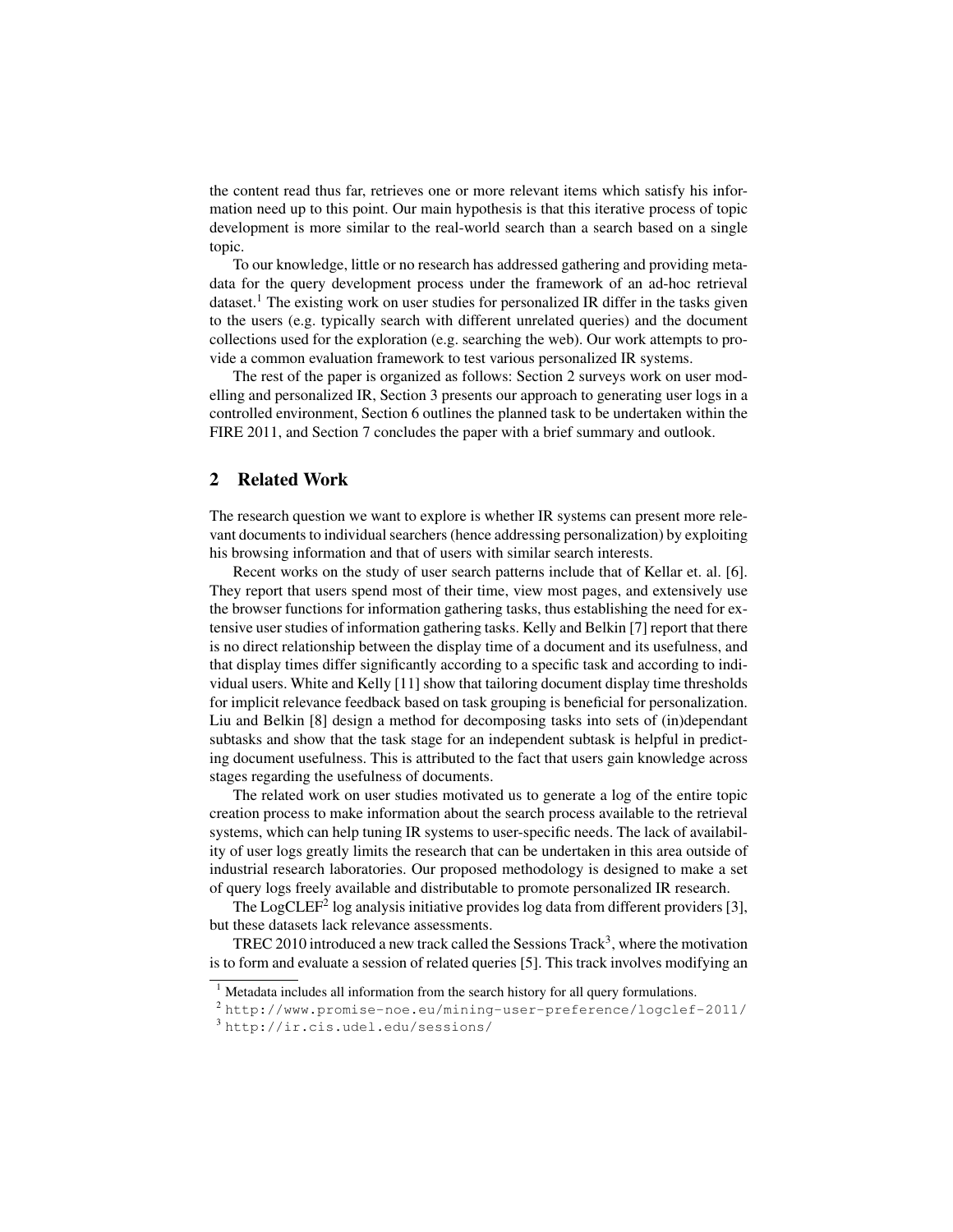initial query into a more general query, a more specific query, or one addressing another facet of the information need. Our proposed track is different because firstly, we do not manually form query variants, but expect the participants to contribute in generating search data and provide them with search logs from other participating and volunteering topic developers. Secondly, our track is not primarily concerned with query sessions, but with categorizing users based on their interests and with exploring whether individual searchers can profit from information about similar searches or users.

NTCIR- $9<sup>4</sup>$  organized the Intent task, where topics are formed automatically by random sampling from Chinese web search query logs. A difference between our proposed task and the NTCIR Intent task is that the latter deals with web search and uses a bottom-up approach (starting from existing query logs), whereas we try to address elements of personalization with a top-down approach, aiming to create interaction logs.

In summary, there are two important differences compared to previous research:

- 1. The topic development and relevance assessment will be performed by the same person.
- 2. The same (static) corpus is utilized for search and logging the topic development process, because experiments which are based on web search logs are typically not reproducible due to the dynamic nature of web documents.

## 3 Data Construction Methodology

To promote our approach to automatic "closed-box" personalized and collaborative IR experiments and encourage researchers to use and contribute to this method, we organized a pilot track named Personalized IR  $(PIR)^5$  in the Forum of Information Retrieval and Evaluation<sup>6</sup> (FIRE) 2011.

The closed set of documents, on which browsing activities were logged, is the FIRE 2011 English ad-hoc document collection comprising of news from the Indian newspaper *The Telegraph* from 2001 to 2010 and news from Bangladesh, comprising of almost 400K documents in total.

A web service<sup>7</sup> was developed and hosted, which was used during the topic development phase to browse through the collection and construct topics. The sequential steps towards creation of a topic are as follows. A topic developer logs into the system with a registered user ID and is henceforth refered to as a *user* of the web interface. The user then goes through a search phase (selecting the search category, submitting queries and viewing result documents) and a topic formulation and evaluation phase (summarizing the found information, formulating the final topic, and assessing relevance for documents). The system logs all these user actions. The topic development procedure is illustrated in Fig. 1. We explain each step as follows.

<sup>4</sup> http://www.thuir.org/intent/ntcir9/

<sup>5</sup> http://www.cngl.ie/Fire-PIR/

<sup>6</sup> http://www.isical.ac.in/˜clia/

<sup>7</sup> http://www.cngl.ie/Fire-logs/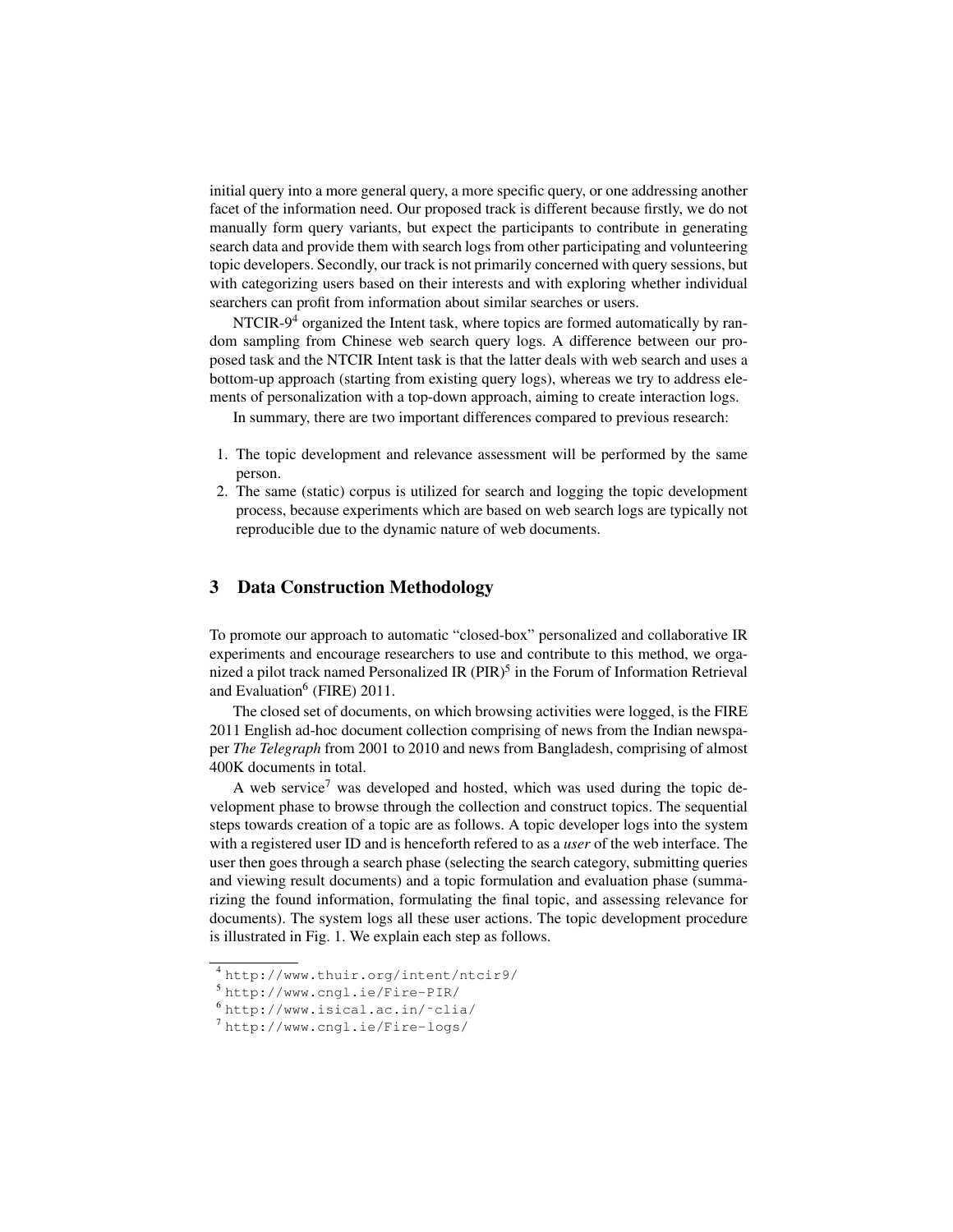Category selection. The system presents a list of broad search *categories* from which the topic developer has to select one. The categories are listed below.

- 1. Social impact on land acquisition
- 2. Honour killing incidents
- 3. Indian cricketing events
- 4. Indian tourism
- 5. Relation of India with its neighboring countries
- 6. Indian political scams
- 7. Healthcare facilities
- 8. Indian paintings and painters
- 9. Indian traditions and customs
- 10. Indian armed forces
- 11. Indian education policy
- 12. Bollywood movies
- 13. Adventure sports
- 14. History of Indian vernaculars
- 15. Terrorist attacks

The categories were intended to represent broad search domains of news articles which a user can freely browse, gain knowledge during the search phase and finally enter his own specific query. Also deriving the topics from a pre-defined list of categories is intended to ensure development of related topics with overlapping information needs for different users.

The search categories have been selected in accordance to the TREC guidelines of topic development, which involves performing trial retrievals against the document set and choosing topics for which the result set is not too small or too large [4]. Also to ensure that we have roughly a uniform distribution of queries across these broad categories, our system dynamically adapts the list for different users e.g. if enough queries have been formed from category 1 and none from category 2 then the system removes category 1 from the list presented to a new user.

Query formulation and retrieval. After selecting a category, the user iterates through query formulations, retrieving different documents at each iteration. The retrieval engine which the system uses at the back end is Lucene.

View/browse result documents. The user can read documents retrieved in the previous step by clicking on the result URLs and can also bookmark a document to refer to it later. The user is expected to go through a series of query reformulations before he feels that he has gained sufficient knowledge to enter a topic to the system.

Topic summarization. The system presents a form where the topic developer has to enter a report/summary on the subject matter of the chosen category. The content of the summary acts as a means to ensure that the topic developer has indeed gained knowledge about the search category and that the final topic indeed is based on information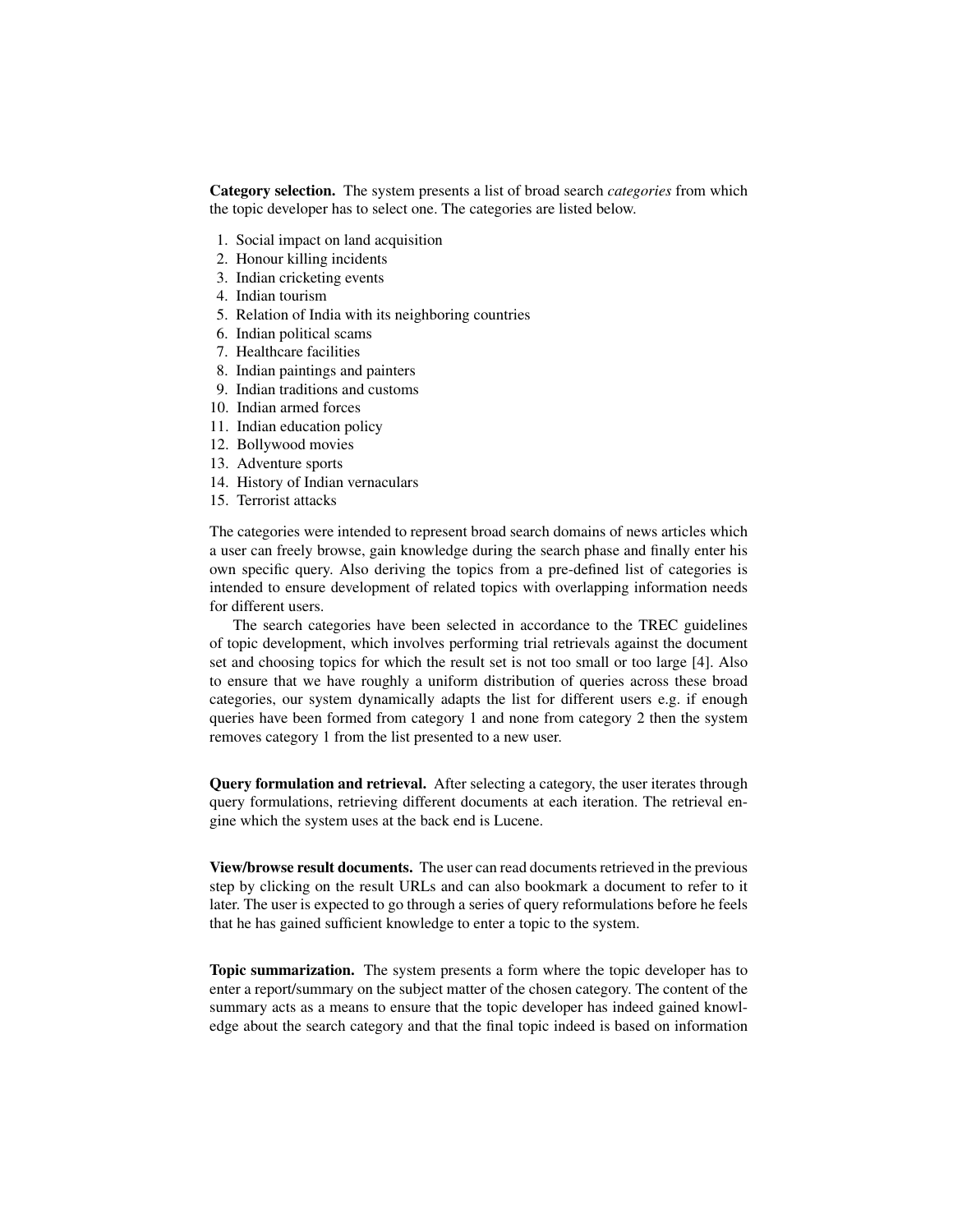

Fig. 1: Data flow diagram of the topic development phase.

from documents viewed by him. A randomly entered summary on the other hand can indicate an illformed test topic unsuitable for the evaluation experimentation.

Final topic formulation. As a next step the system asks them to form a TRECformatted topic based on the knowledge gained thus far. This query aims at one userspecific, "personalizable" aspect of the initial search category, i.e. one particular aspect of the category that the topic developer is especially interested in. We refer to this topic as the *final topic* (because it is the final topic entered by a user for a particular search category) or a *test topic* (because this topic is released in the test topic file to be used for the final evaluation). The topic developers have to fill in the *title*, *description* and *narrative* fields for the query, describing the information need by a phrase, a full sentence, and a description of which documents are relevant and which are not. These TREC-style topics serve as input for the IR runs.

Relevance assessment. Relevance assessments are based on the pool of submissions. The developer of a topic was assigned the responsibility to mark the relevant documents according to the relevance criteria expressed in the narrative field of the topic provided by him. We aimed to investigate if there exists a *personal* notion of relevance, i.e. how often a document is relevant for two different topics belonging to the same category. Another aspect of research was to see how many of the documents bookmarked or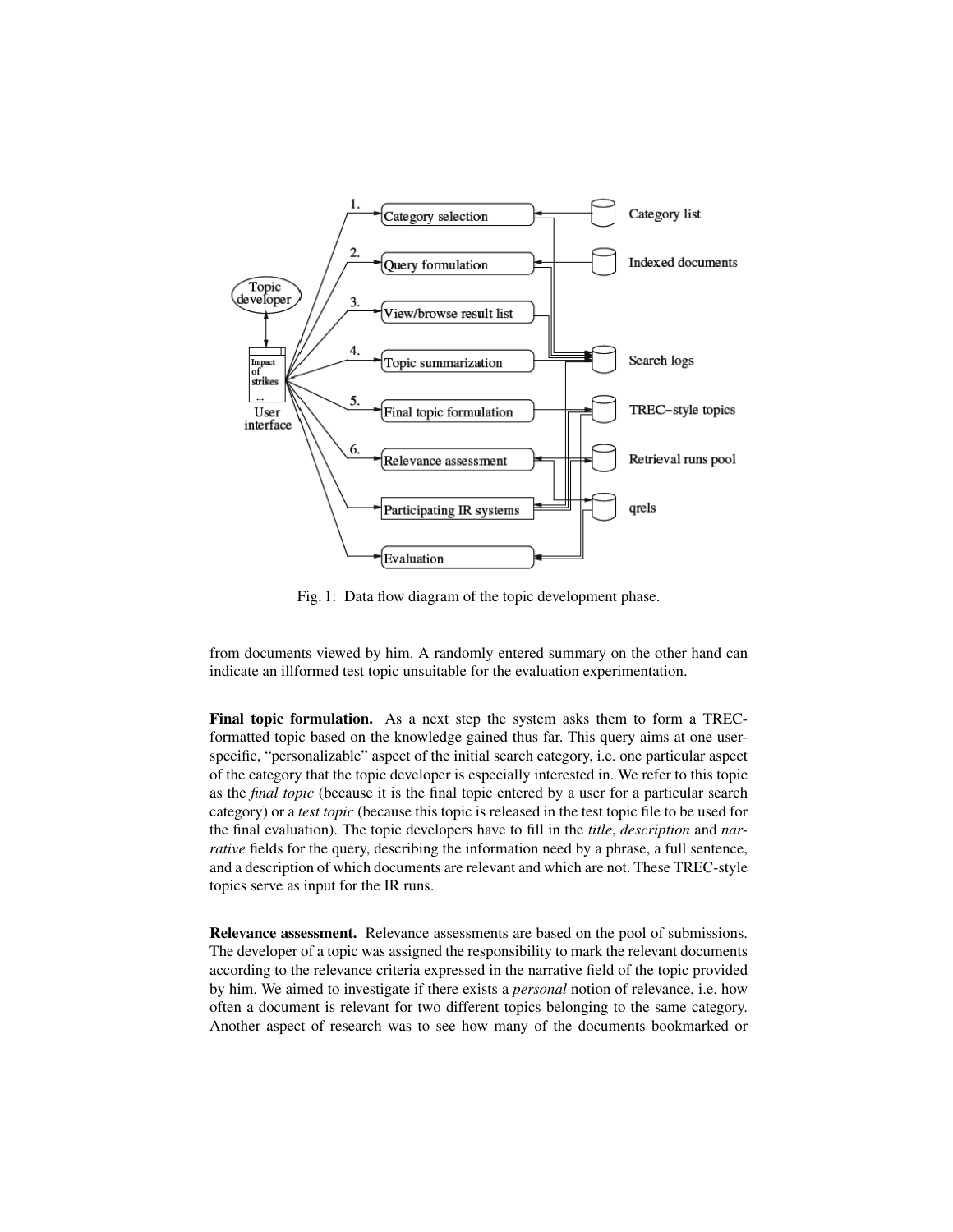viewed for a long time by topic developers for a category are actually relevant for the test topic entered in that category.

## 4 An Example Scenario

 $\left($ 

Let us assume a topic developer selects the example topic "Terrorist attacks" from the pre-defined list of search categories. He then enters a series of queries in the system (e.g. "Terrorist attacks Kashmir", "Terrorist organizations", "Terrorism in Mumbai"), views the documents, bookmarks some of them and starts gaining knowledge about the category given to him. Figure 2 illustrates this topic development process. For the chosen initial search category, the user issues a query  $Q_1$  and gets a ranked list of returned documents  $\{D_1^1, \ldots D_m^1\}$ . A subset of relevant documents (viewing or bookmarking a document might be an implicit indicator of relevance) is used to reformulate  $Q_1$  into  $Q<sub>2</sub>$ . The released meta-information corpus would thus contain each intermediate query  $Q_i$ , the set of top documents returned for  $Q_i$  namely  $\{D_1^i, \ldots D_m^i\}$  and the actions of the user.

After going through a few iterations, the user then fills up the topic summary and submits his topic titled "26/11 Mumbai attack" with an appropriate description and narrative. Later on he also has to assess documents for relevance for this topic.

| Category                | Q <sub>1</sub>                      |
|-------------------------|-------------------------------------|
| $D_1^1 D_2^1 ... D_m^1$ | $Q_2$                               |
| $D_1^2 D_2^2 ... D_m^2$ | $Q_{n-1}$                           |
| $D_1^2 D_2^2 ... D_m^2$ | $D_1^{n-1} D_2^{n-1} ... D_m^{n-1}$ |

Fig. 2: Structure of the meta-information.

Consider another topic developer who selects the same topic. He also browses documents through the system and eventually ends up with a topic titled "Ajmal Kasav trial". Now we see that the topic "Ajmal Kasav trial" is related to the query "26/11 Mumbai attack" since Ajmal Kasav was the person convicted of the murders on the 26th Nov night in Mumbai.

The assumption is that the set of documents that the first user views or bookmarks can also be the potential relevant candidates for the second query. Also the principle of recommender systems can be applied here where we predict the relevance of a document by its popularity (of viewing or bookmarking) among different users executing similar queries. Building up on the hypothesis that information obtained from one user might benefit satisfying the information need(s) of the other, the intended challenge for the participants was to develop ideas of how to increase retrieval effectiveness for all searchers with similar search intentions by exploiting the browsing history of all such searchers.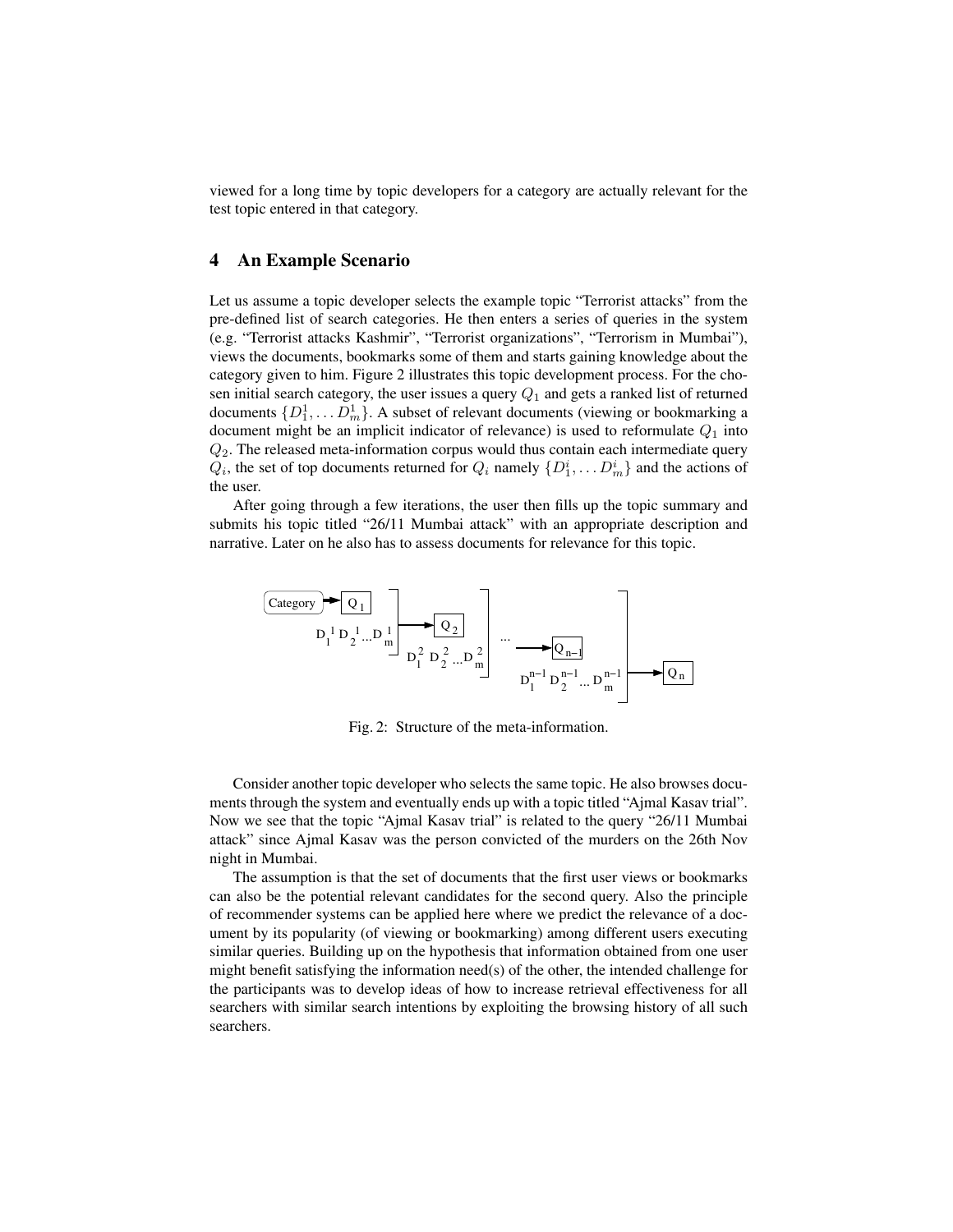$<$ top $>$  $\langle$ num $>l$  $\langle$ /num $>$ <username>\*\*\*\*\*\*\*</username> <categoryname>Adventure sports</categoryname> <title>rock climbing india</title>  $\leq$  desc $>$ The intent is to find general information about the rock climbing sport in India. $\leq$ /desc $>$ <narr> Relevant documents are documents that give information or news about the rock climbing sport in India. Relevant documents will also be ones that discuss achievements of rock climbers who climbed mountains in India.  $<$ /narr $>$ 

 $<$ top $>$ 

# 5 Data Details

#### 5.1 Test Topics

Twenty-five TREC formatted test topics having two additional tags of *username* and *categoryname* were released. For each topic, the string enclosed within the *username* tag denotes the registered user name of the developer for this topic and the *categoryname* tag contains the name of the category selected while developing it. An example topic is shown in below.

#### 5.2 Search Logs

A single line in the log file represents a search event by a user, where a search event can be either a click on the URL or on the bookmark button corresponding to a document, returned as part of a ranked list in response to a query execution. The logs are formatted as comma separated values and have the following structure: *user name, category, query name, document name, rank of this document, action performed on this document*, and *time stamp*. The first field i.e. the name of the user serves as an identifier to trace the originator of the event. The second field i.e. the name of the category is used to identify the top level search category from which the event was generated. This is particularly useful in restricting investigation of browsing history within a single search session for a single user or for a group of users who chose the same search category. The next field i.e. the *query name* is the seach string for which this particular event (click or bookmark) occurred. The fourth and fifth fields are the name and the retrieval rank of the document which was clicked or bookmarked. The sixth field distinguishes between the two types of action possible which is one of *resultclick*, denoting that the user clicked on the URL of this document, and *bookmark*, which indicates that the user bookmarked this document for refering to it later. The last field records the time stamp of the event.

## 6 Retrieval Methodology

Twenty-six participants registered for the PIR track but unfortunately not a single one of them submitted any run for the track. We therefore decided to generate three baseline runs demonstrating the potential usefulness of the collected log data.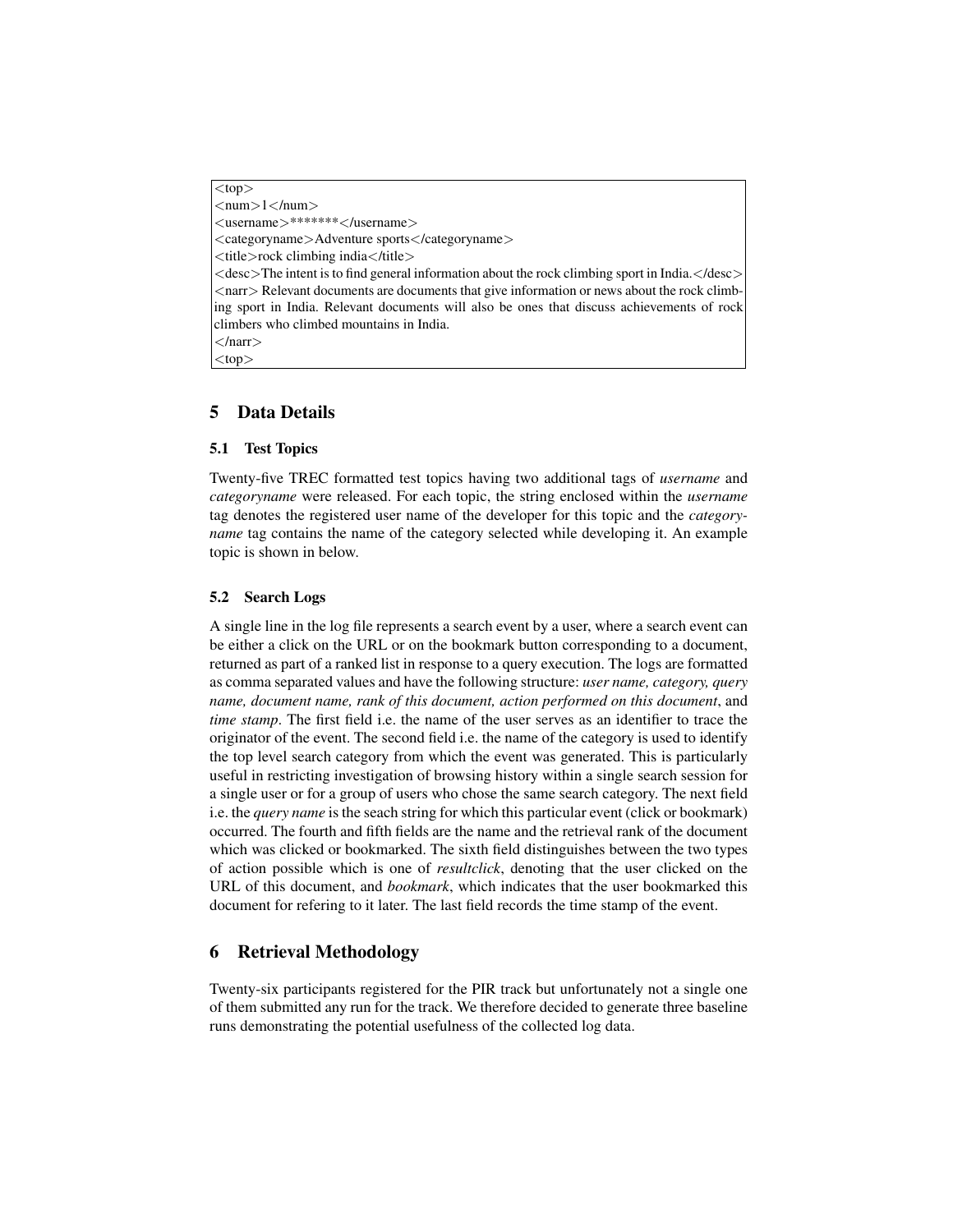The retrieval model used for all the baseline runs is Language Modeling (LM) implemented within SMART<sup>8</sup>. We used the standard SMART stopword list and the default stemmer of SMART, which is a variant of the Lovin's stemmer. The LM implementation of SMART employs a Jelinek Mercer smoothing [10]. The smoothing parameter  $\lambda$  was set to 0.3, which is the optimal value for the ad-hoc task on FIRE 2010 English collection.

The first baseline named  $BL_1$  is a simple ad-hoc IR run using the titles of queries. The run involves a pseudo-relevance feedback (PRF) step of query expansion using  $R = 10$  i.e. assuming that top 10 documents are pseudo-relevant, and using  $T = 10$ i.e. adding 10 selected terms from these documents to the query. The term selection is based on LM term scores as defined by Ponte in [9]. The second baseline  $BL_2$  was generated using the additional intermediate queries that a user entered in the search system before formulating the final test query, whereas the third baseline  $BL_3$  uses the clicked documents by a user.

In order to extract out the information about the intermediate query titles and the viewed documents efficiently at the test query execution phase, we preprocessed and organized the log data into a two level hash indexed data structure. This is because given a test query string and the associated identity of the user and category of this query, respectively refered to as *current user* and *current category*, we would quickly want to narrow down on the subset of logging events which is useful for this test query. The top level of the log data structure is thus indexed by the category name, which quickly narrows down to the search to the current category. The next level of indexing is on the user name which extracts out logs only for the current user. The log records at the leaf level of this bi-level index is organized as a list, where each list element stores an intermediate query name entered into the search system and a pointer to the list of retrieved document names in response to that query. Figure 3 shows a schematic organization of the data structure. We build up this in-memory data structure only once in the preprocessing stage. We iterate through each log record from the CSV and insert it in its proper place in the bi-level hash table. Refering to the Figure 3, if we want to get log information for a test query whose category name is  $C_5$  and user name is  $U_3$  we first query the left-most hash table with  $C_5$ , follow the pointer and reach another hash table where we query with  $U_3$ . Following the pointer we reach the activity records for that user who in this particular example has entered only one query  $Q_3$  and clicked on documents  $D_7$  and  $D_8$ .

With this description of the organization of the log data in memory we are now ready to outline the methodology for generating the baseline runs  $BL_2$  and  $BL_3$ .  $BL_2$ only uses the intermediate query strings i.e. the query strings marked as  $Q_i$  s in Figure 3. For a test query we retrieve the intermediate query strings for the current user and the current category. This precisely constitutes the list of queries entered into the search system by the current user during the search session which led to the development of the final test query. We add these query strings into the test query title and report the retrieval run as  $BL<sub>2</sub>$ . The rationale behind this approach is that the intermediate query strings serve to act as the actual intent of the user during the search session.

<sup>8</sup> ftp://ftp.cs.cornell.edu/pub/smart/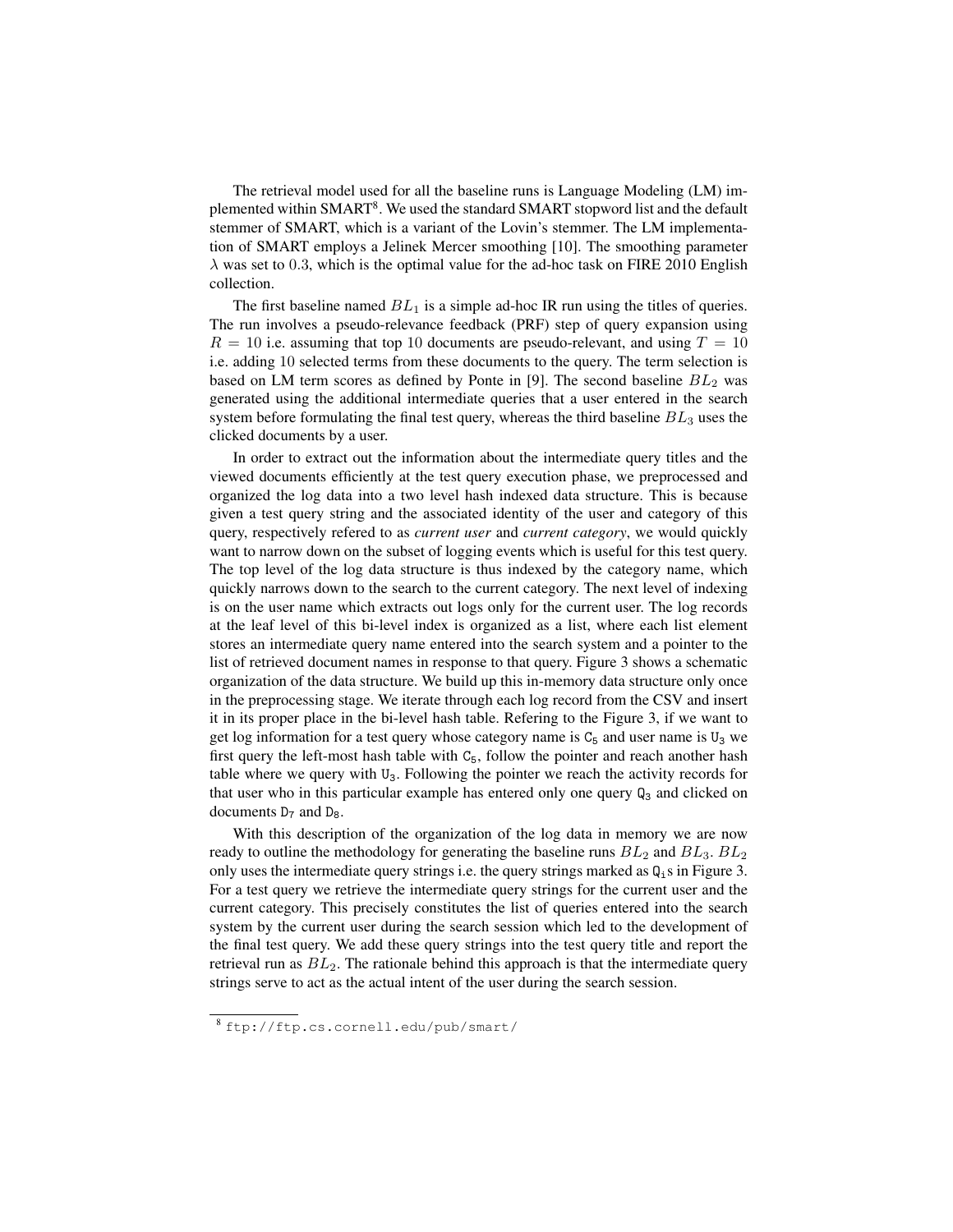

Fig. 3: Data structure for efficient log processing.

For  $BL_3$  we use the clicked documents in addition to the top ranked documents of an initial retrieval run as the potential set of pseudo relevant documents. The rationale is that viewed documents are likely to be relevant for the intermediate query and in turn for the final test query assuming that the final test query reformulation has been affected by the contents of the viewed documents.

#### 6.1 Results

In the absence of any submitted runs, at the time of writing this paper we have been able to complete only a rapid evaluation by restricting manual assessments to the pool of top 30 documents obtained from the three retrieval runs  $BL_1$ ,  $BL_2$  and  $BL_3$ . We thus report average precisions at fixed cut off values of 5 and 10. Table 1 shows the fixed point cut off precision values averaged over 25 test topics. We see that using the log information can increase the precision within top 10 documents. Expanding the current query by words from previous queries has shown a positive effect and using clicked documents for PRF has been able to demonstrate an increase in P@5.

Due to the lack of participation in the PIR task, we do not have sufficient log data to obtain conclusive results. Our preliminary evaluation effort nonetheless is indicative of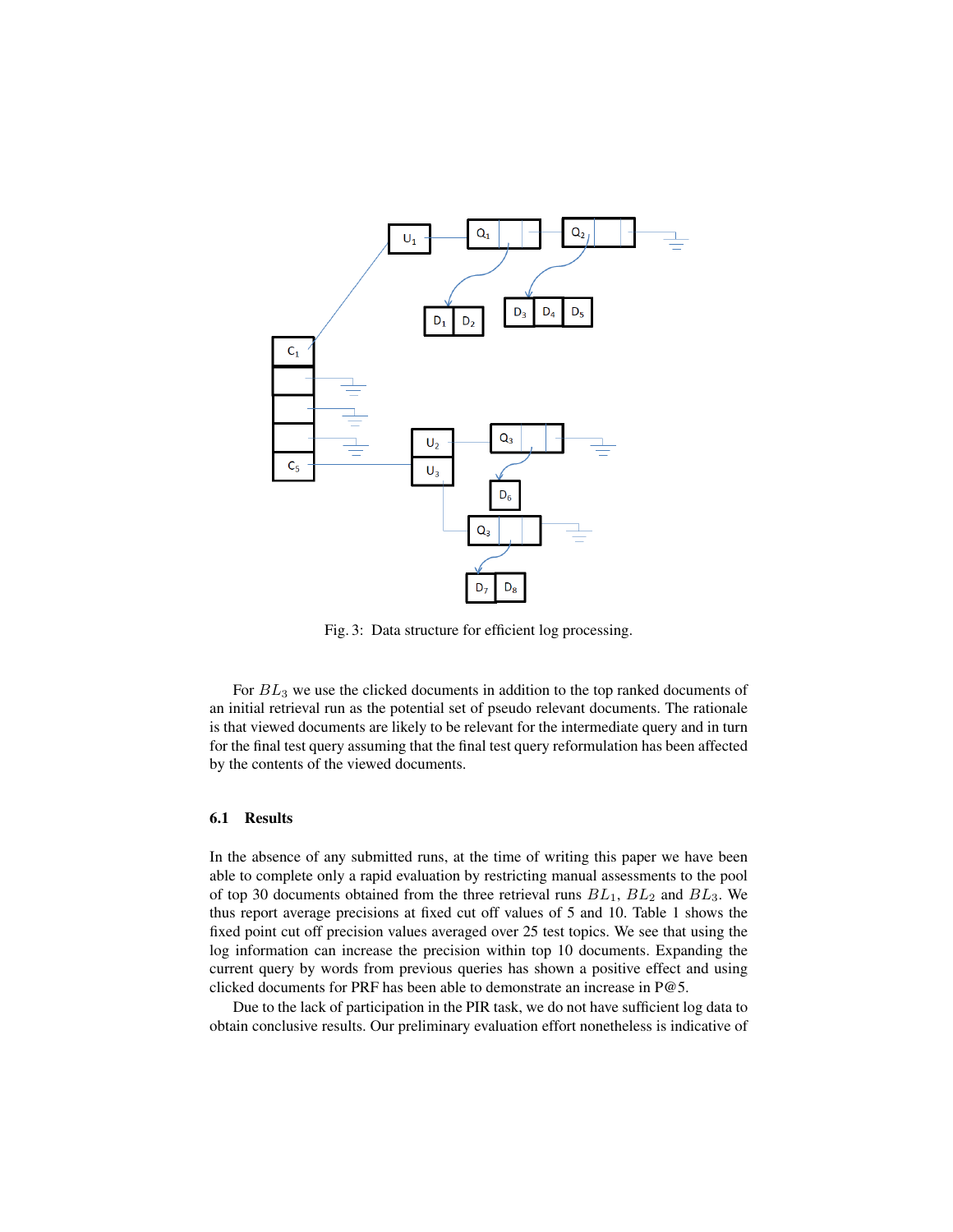Table 1: Retrieval Results.

| Run Name P@5 P@10 |                   |
|-------------------|-------------------|
| $BL_1$            | $0.60 \quad 0.59$ |
| $BL_2$            | $0.68 \quad 0.60$ |
| $BL_3$            | $0.64$ 0.52       |

a possible trend in retrieval effectiveness. We need more time to generate the complete set of manual relevance assessments and compute the standard evaluation metric MAP.

We will investigate about the reasons for the lack of participation from the participants. One plausible reason can be that the domain of news articles is not very suitable for navigational searches. A collection of informative articles such as the Wikipedia might fit into the task based exploratory search. As a future work we intend to use the INEX ad-hoc collection, which comprises of the full Wikipedia collection [1] for building up log data to make the search task more interesting for the topic developers.

### 7 Conclusions and Outlook

The proposed methodology can act as the first stepping stone towards evaluation of different retrieval systems under the same test bed of user generated logs. The log generation process has been designed to address aspects of personalization by capturing individual information needs for a broad search category. The history of the documents viewed prior to developing the final topic makes the topic development process transparent to a retrieval system.

We have shown that navigational search sessions can be generated through task based browsing activities in a constrained domain or category and have also demonstrated that such activity logs can potentially be leveraged upon to improve retrieval precision at top ranks.

In the absence of any submitted retrieval run, we generated two retrieval runs one involving intermediate queries for expansion of the final test query, and the other using viewed documents for PRF. The results should motivate participants to submit their own runs at next year and thus contribute towards the development of the track. Participants from related tracks such as the Sessions Track at TREC, LogCLEF at CLEF, and the intent finding track at NTCIR may also be interested to participate in this track. The task this year focused on English, but as the methodology is language-independent, it can be applied for Indian languages also used at FIRE (e.g. Bengali or Hindi) if enough interest can be raised from FIRE participants.

#### Acknowledgments

This research is supported by the Science Foundation of Ireland (grant 07/CE/I1142) as part of the Centre for Next Generation Localisation (http://www.cngl.ie). We would like to express sincere gratitude to Rami Ghorab, Trinity College Dublin, for